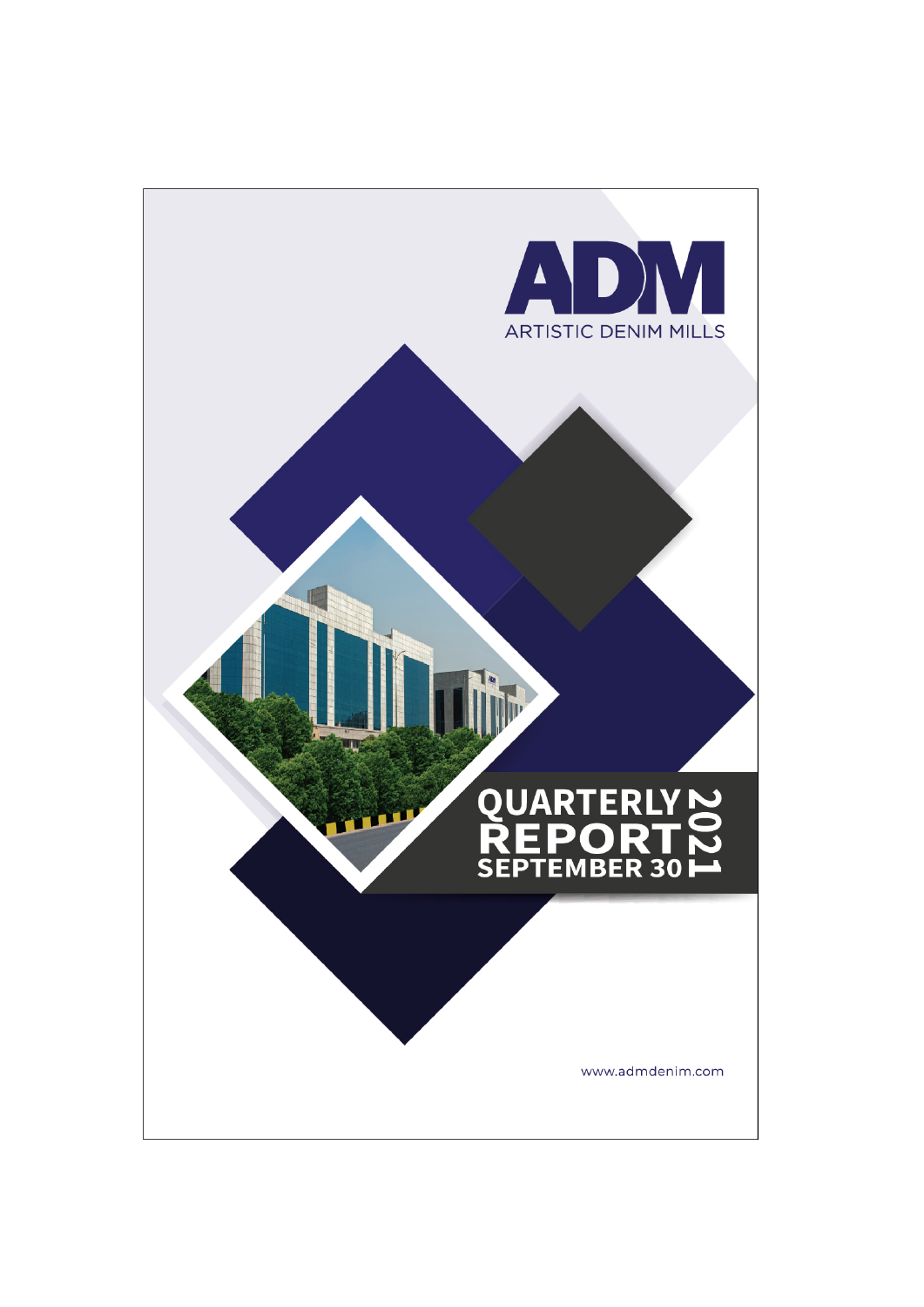# **CONTENTS**

 $\mathbb{R}^n$ 

 $\Box$ 

| CONDENSED INTERIM STATEMENT OF COMPREHENSIVE INCOME 5  |  |
|--------------------------------------------------------|--|
| CONDENSED INTERIM STATEMENT OF CHANGES IN EQUITY  6    |  |
|                                                        |  |
| NOTES TO THE CONDENSED INTERIM FINANCIAL STATEMENTS  8 |  |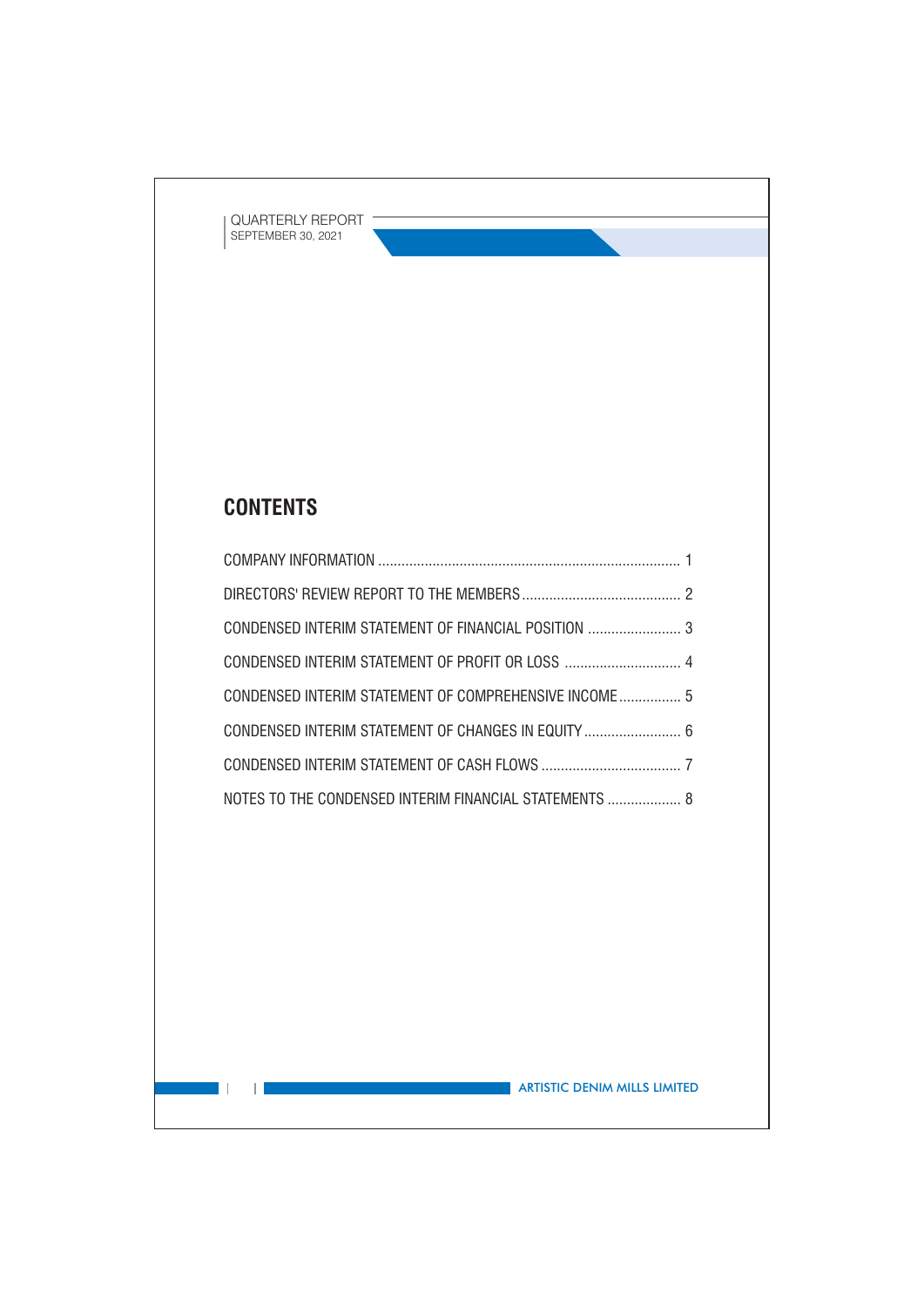## **COMPANY INFORMATION**

**Board of Directors Chief Executive** Chairman **Directors** 

**Audit Committee** Chairman **Members** 

**Human Resource and Remuneration Committee** Chairman Members

**Chief Financial Officer** 

**Company Secretary** 

**Chief Internal Auditor** 

**Auditors** 

**Legal Advisor** 

**Share Registrar** 

**Bankers** 

**Registered Office** and Factory

Mr. Muhammad Faisal Ahmed Mr. Muhammad Iqbal Ahmed Mr. Muhammad Yousuf Ahmed Mr. Muhammad Ali Ahmed Ms. Zahra Faisal Ahmed Mr. Yazdani Zia Mr. Muneer Ahmed

Mr. Yazdani Zia Mr. Muhammad Iqbal Ahmed Mr. Muhammad Ali Ahmed

Mr. Yazdani Zia Mr. Muhammad Faisal Ahmed Ms. Zahra Faisal Ahmed

Mr. Sagheer Ahmed

Mr. Muhammad Ozair Qureshi

Mr. Salman Arif

M/s. Reanda Haroon Zakaria & Company **Chartered Accountants** 

Monawwer Ghani Advocate

M/s F.D. Registrar Services (SMC Pvt.) Limited 17th Floor, Saima Trade Tower-A, I.I. Chundrigar Road, Karachi.<br>Tel: (+92-21) 35478192-3 / 32271905-6

Allied Bank Limited **Bank Al Habib Limited Faysal Bank Limited** Habib Metropolitan Bank Limited Meezan Bank Limited National Bank of Pakistan Standard Chartered Bank (Pakistan) Limited United Bank Limited Woori Bank

Plot No. 5-9, 23-26, Sector 16, Korangi Industrial Area, Karachi. UAN: 111 236 236, Fax No. 3505 4652 www.admdenim.com

**ARTISTIC DENIM MILLS LIMITED** 

 $\blacksquare$ 1011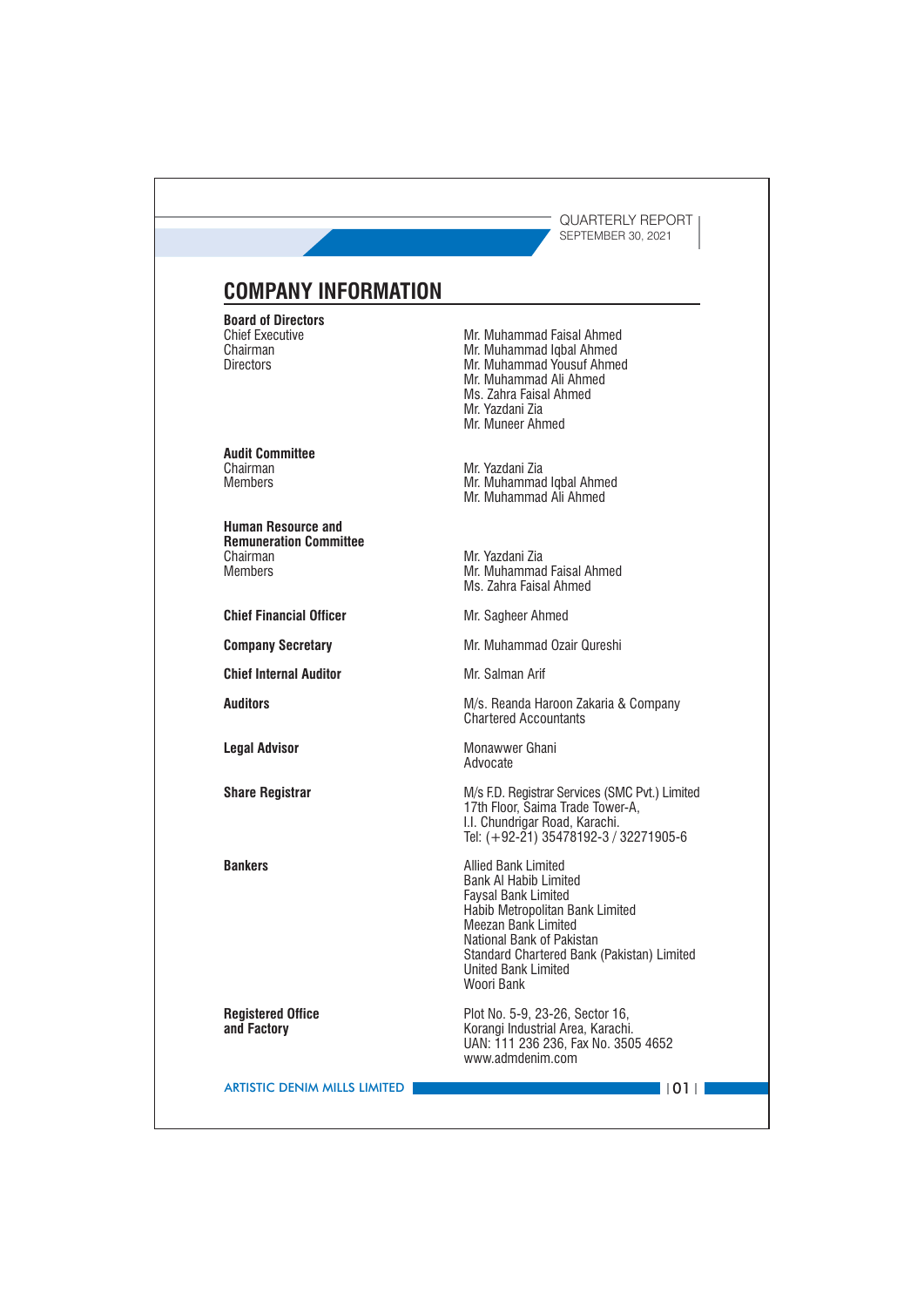OLIARTERIY REPORT SEPTEMBER 30, 2021

### **DIRECTORS' REVIEW**

The Directors of Artistic Denim Mills Limited (the Company) have pleasure in presenting their Review Report along with the un-audited condensed interim financial statements of the Company for the first quarter ended September 30, 2021.

### **PERIOD UNDER REVIEW**

The performance of the Company for the quarter ended September 30, 2021 is summarized as under as compared with the same period last year: 

|                     | <b>SEDIGHIDEL SU, ZUZ I</b><br>Rs. in ('000') | <b>SEDIGIIIDEI SU. ZUZU</b><br>Rs. in ('000') |
|---------------------|-----------------------------------------------|-----------------------------------------------|
| <b>Net Sales</b>    | 4.405.561                                     | 2.328.830                                     |
| Gross profit        | 406.533                                       | 297.453                                       |
| Finance costs       | 70.543                                        | 50.125                                        |
| Net Profit          | 178.364                                       | 125.642                                       |
| EPS (Rs. per share) | 2.12                                          | 1.50                                          |

The Company's net sales for the quarter ended September 30, 2021 amounted Rs. 4,405.561 million (2020: Rs. 2,328.830 million) registering a growth of 89.17% over comparative prior period. Growth in sales was primarily driven by product mix, volume growth and aggressive marketing efforts. Gross profit for the period under review increased from Rs. 297.453 million to Rs. 406.533 million in absolute terms but decreased in percentage term from 12.77% to 9.23%. The decrease in gross profit in percentage term was due to increase in cotton prices in the country and increase in prices of imported raw materials, dyes & chemicals, spare parts, increase in gas tariff and sharp increase in ocean freight; hence, cost of production has increased. Finance costs recorded an increase of Rs. 20.418 million due to increase in working capital requirements and availing SBP's LTFF/TERF Scheme for value addition and technological advancements. The good operating results have thus helped to an increase of Rs. 52.722 million in net profit over the corresponding period. Accordingly, earnings per share have improved to Rs. 2.12 per share in comparison to 1.50 per share for the corresponding period.

### **FUTURE OUTLOOK**

Despite the challenging overall economic and political environment of the country, Pakistan's textile sector is rebounding strongly from the pandemic-induced economic downturn. The textile export figures for the first quarter of the Financial Year 2022 speak for themselves. Pakistan textile and clothing exports posted impressive increase of 27.41 percent in the first quarter of this year. Prime markets for Pakistani textile goods are the North American and European countries. The easing of COVID-19 induced lockdowns in these countries is aiding the rise in textile exports from Pakistan.

In spite of various challenges, the Company for its part remains focused on improving its operational efficiencies, exploring new markets, effectively minimizing the production costs and focusing on the right enformance levers. The Company has a sound financial base, a committed workforce and a diversified<br>customer portfolio. In line with the Company's strategic decision regarding balancing, modernization and<br>replacement (BMR), will yield positive results in the long run for the Company and its shareholders.

### **ACKNOWLEDGEMENTS**

The Board of Directors of the Company would like to thank the financial institutions, shareholders and customers who have been associated with the Company for their continued support and cooperation. The Board of Directors would also like to acknowledge the hard work put in by all the employees of the Company

ON BEHALF OF THE BOARD OF DIRECTORS

MUHAMMAD ALI AHMED **DIRECTOR** 

Karachi: October 27, 2021

**CHIEF EXECUTIVE** 

med **MUHAMMAD FAISAL AHMED** 

 $|102|$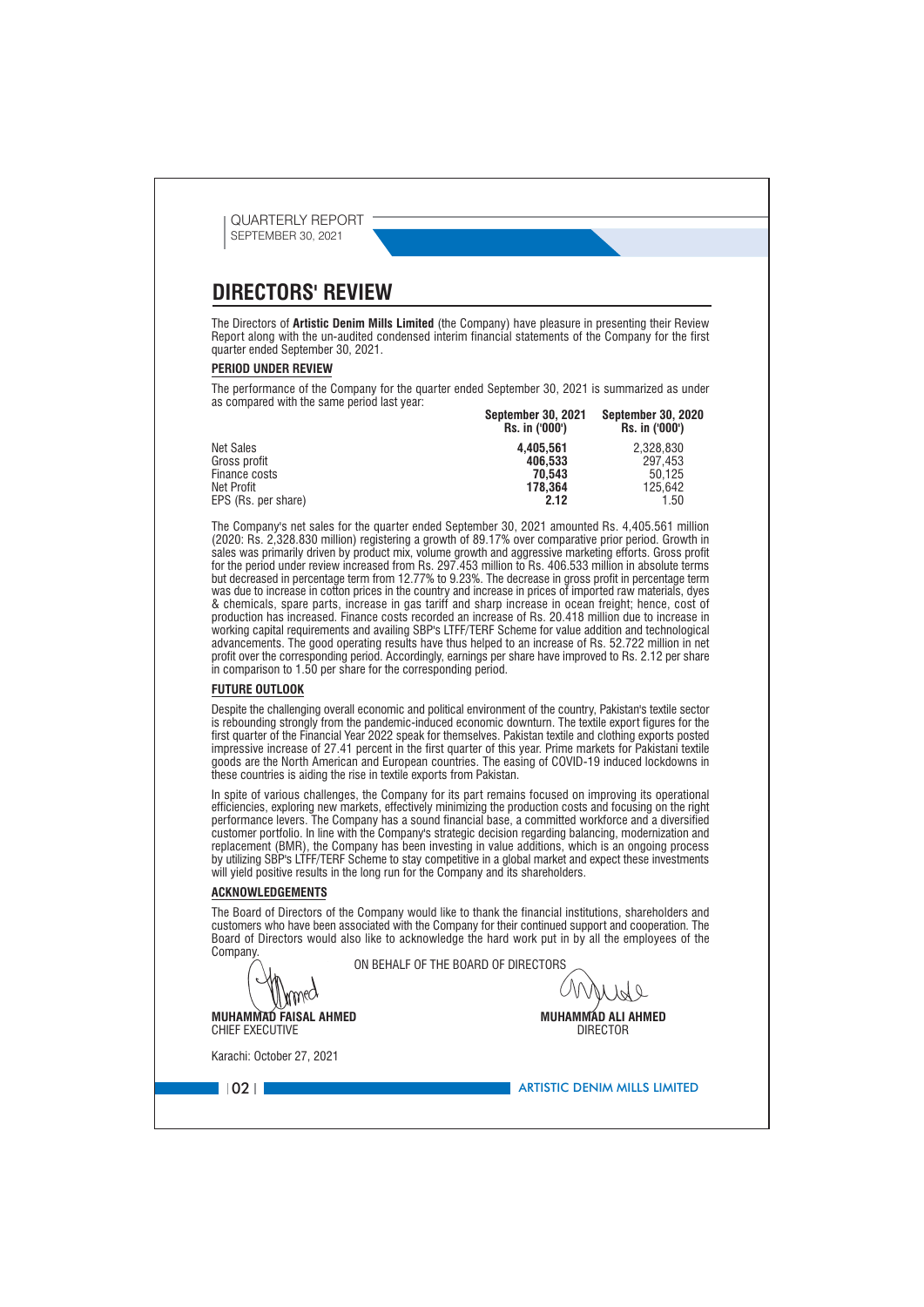| CONDENSED INTERIM STATEMENT OF FINANCIAL POSITION<br>AS AT SEPTEMBER 30, 2021 (UN-AUDITED)       |      |                                   |                                                      |
|--------------------------------------------------------------------------------------------------|------|-----------------------------------|------------------------------------------------------|
|                                                                                                  |      | September 30,<br>2021             | June 30.<br>2021<br>------(Rupees in '000)---------- |
| <b>ASSETS</b>                                                                                    | Note | (Un-audited)                      | (Audited)                                            |
| <b>NON-CURRENT ASSETS</b><br>Property, plant and equipment<br>Intangible assets                  | 5    | 8,275,262<br>1,101                | 7,745,879<br>1,513                                   |
| Long-term loans<br>Long-term deposits                                                            |      | 29.265<br>1,732<br>8,307,360      | 28,350<br>1,732<br>7,777,474                         |
| <b>CURRENT ASSETS</b>                                                                            |      |                                   |                                                      |
| Stores and spares<br>Stock-in-trade<br>Trade debts - considered good                             |      | 250,050<br>5,284,481<br>3,900,019 | 306,079<br>5,100,011<br>3,299,540                    |
| Loans and advances<br>Trade deposits and prepayments<br>Other receivables                        |      | 127.207<br>24,139<br>103,161      | 64,121<br>17,455<br>95,305                           |
| Short term investments<br>Sales tax refundable<br>Taxation - net                                 |      | 83,281<br>276,896<br>293.527      | 96,033<br>118.296<br>301.464                         |
| Cash and bank balances                                                                           |      | 313,571<br>10.656.332             | 370,701<br>9,769,005                                 |
| <b>TOTAL ASSETS</b>                                                                              |      | 18,963,692                        | 17,546,479                                           |
| <b>EQUITY AND LIABILITIES</b>                                                                    |      |                                   |                                                      |
| <b>SHARE CAPITAL AND RESERVES</b>                                                                |      |                                   |                                                      |
| <b>Authorised capital</b><br>100,000,000 (2021: 100,000,000)<br>ordinary shares of Rs. 10/- each |      | 1,000,000                         | 1,000,000                                            |
| Issued, subscribed and paid-up<br><b>Reserves</b>                                                | 6    | 840,000<br>6,065,882              | 840,000<br>5,887,518                                 |
|                                                                                                  |      | 6,905,882                         | 6,727,518                                            |
| <b>NON-CURRENT LIABILITIES</b><br>Long-term financing<br>Deferred liability                      |      | 2,987,259<br>151,602              | 2,722,173<br>139,082                                 |
| <b>CURRENT LIABILITIES</b>                                                                       |      | 3,138,861                         | 2,861,255                                            |
| Trade and other payables<br>Unclaimed dividend<br>Accrued mark-up                                |      | 2,836,746<br>2,930<br>50,729      | 2,178,835<br>2,930<br>55,087                         |
| Short-term borrowings - secured<br>Current maturity of long-term financing                       |      | 5,794,319<br>234,225              | 5.500.605<br>220,249<br>7,957,706                    |
| <b>CONTINGENCIES AND COMMITMENTS</b>                                                             | 7    |                                   |                                                      |
| <b>TOTAL EQUITY AND LIABILITIES</b>                                                              |      | 18,963,692                        | 17,546,479                                           |
| The annexed notes 1 to 11 form an integral part of these condensed interim financial statements. |      |                                   |                                                      |
|                                                                                                  |      | 8,918,949                         |                                                      |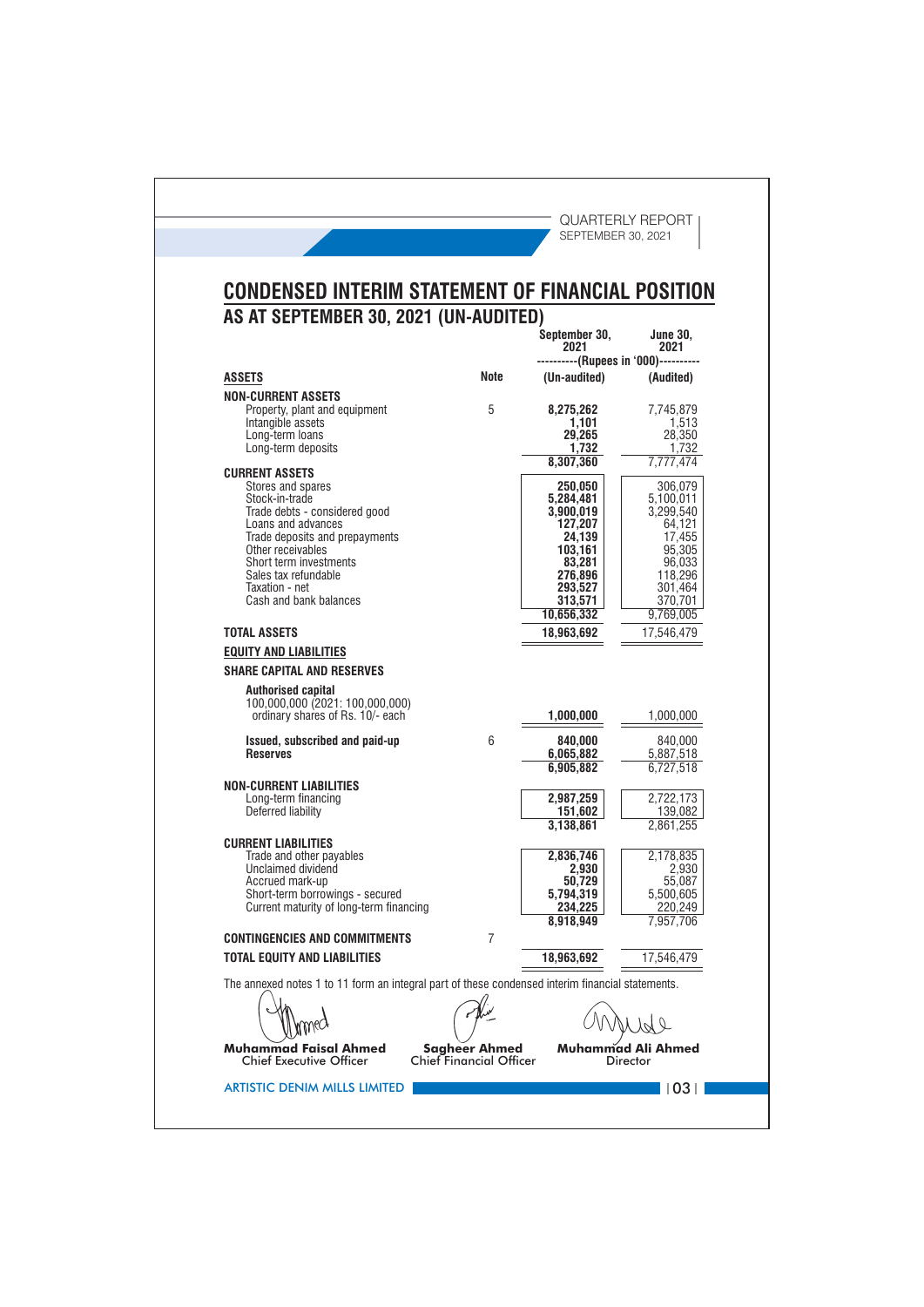## **CONDENSED INTERIM STATEMENT OF PROFIT OR LOSS** FOR THE QUARTER ENDED SEPTEMBER 30, 2021 (UN-AUDITED)

|                                                                                           | September 30,<br>2021                                       | September 30,<br>2020                                      |
|-------------------------------------------------------------------------------------------|-------------------------------------------------------------|------------------------------------------------------------|
|                                                                                           | ----------(Rupees in '000)----------                        |                                                            |
| <b>TURNOVER</b>                                                                           | 4,405,561                                                   | 2,328,830                                                  |
| Cost of sales                                                                             | (3,999,028)                                                 | (2,031,377)                                                |
| <b>GROSS PROFIT</b>                                                                       | 406,533                                                     | 297,453                                                    |
| Distribution costs<br>Administrative expenses<br>Other operating expenses<br>Other income | (90, 834)<br>(34, 657)<br>(28, 271)<br>41,224<br>(112, 538) | (55, 203)<br>(27, 823)<br>(51, 563)<br>40,802<br>(93, 787) |
| <b>OPERATING PROFIT</b>                                                                   | 293,995                                                     | 203,666                                                    |
| Finance costs                                                                             | (70, 543)                                                   | (50, 125)                                                  |
| <b>PROFIT BEFORE TAXATION</b>                                                             | 223,452                                                     | 153,541                                                    |
| Taxation                                                                                  | (45,088)                                                    | (27, 899)                                                  |
| <b>NET PROFIT FOR THE PERIOD</b>                                                          | 178,364                                                     | 125,642                                                    |
| <b>EARNINGS PER SHARE</b><br>- Basic and diluted (Rs. per share)                          | 2.12                                                        | 1.50                                                       |

The annexed notes 1 to 11 form an integral part of these condensed interim financial statements.

**Muhammad Faisal Ahmed Chief Executive Officer** 

**Muhammad Ali Ahmed** 

**Sagheer Ahmed**<br>Chief Financial Officer

Director

 $\blacksquare$   $\blacksquare$   $\blacksquare$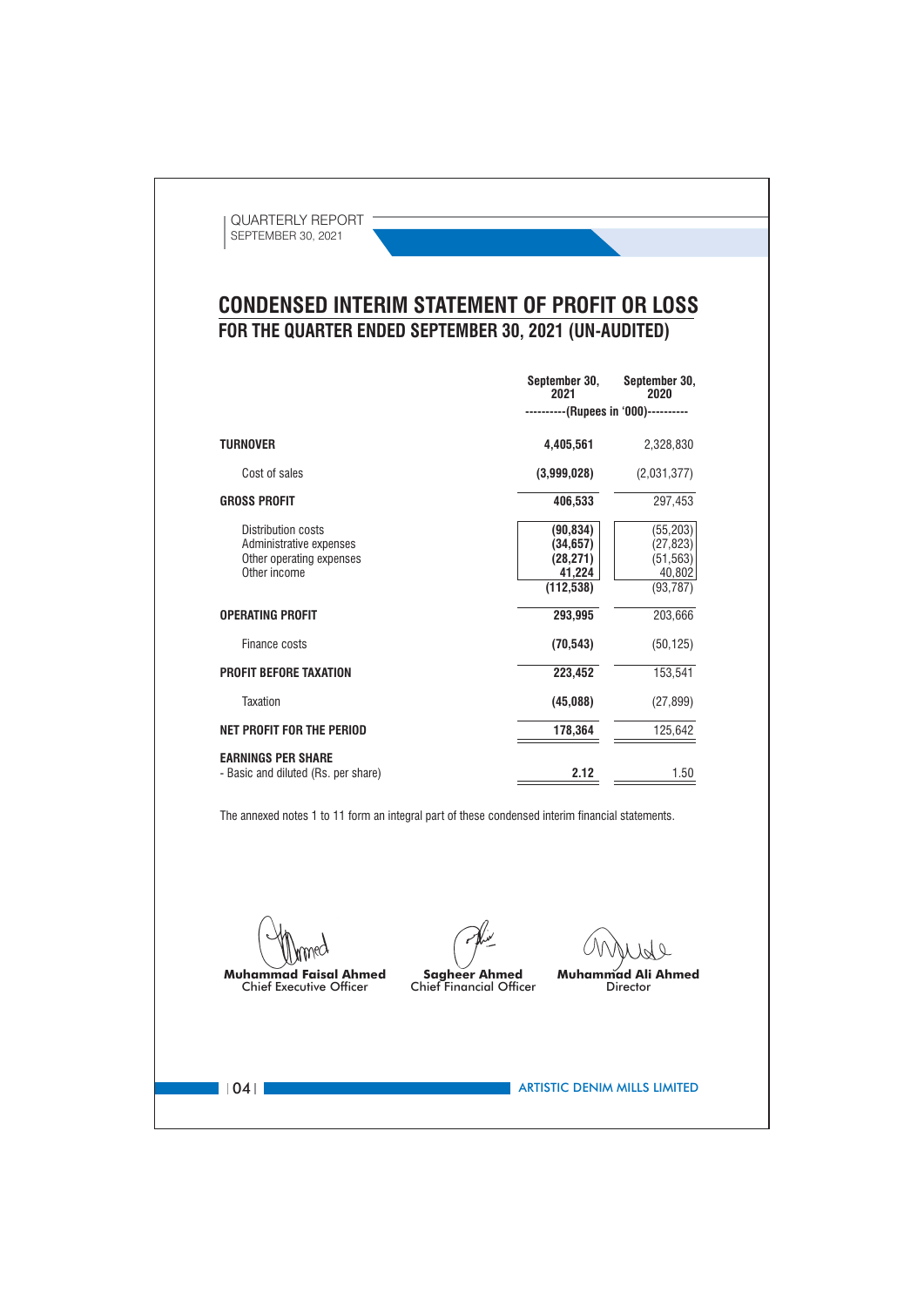|                                                                 |                         | September 30,<br>2021<br>----------(Rupees in '000)---------- | September 30,<br>2020     |
|-----------------------------------------------------------------|-------------------------|---------------------------------------------------------------|---------------------------|
|                                                                 |                         |                                                               |                           |
| Net profit for the period                                       |                         | 178,364                                                       | 125,642                   |
| Other comprehensive income<br><b>Total comprehensive income</b> |                         |                                                               |                           |
| for the period                                                  |                         | 178,364                                                       | 125,642                   |
|                                                                 | <b>Sagheer Ahmed</b>    | Muham                                                         | mad Ali Ahmed<br>Director |
| Muhammad Faisal Ahmed<br><b>Chief Executive Officer</b>         | Chief Financial Officer |                                                               |                           |
|                                                                 |                         |                                                               |                           |
|                                                                 |                         |                                                               |                           |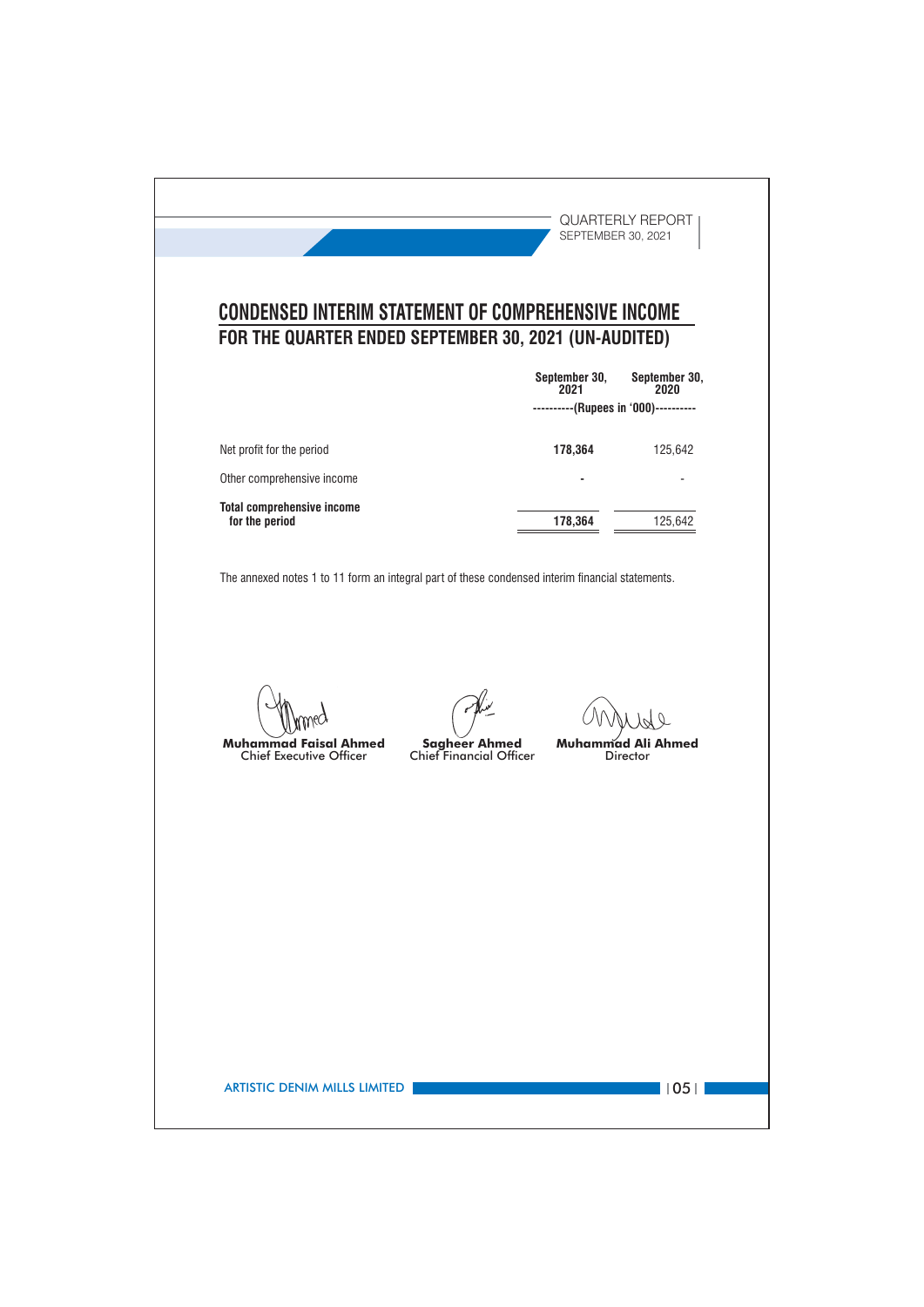## **CONDENSED INTERIM STATEMENT OF CHANGES IN EQUITY** FOR THE QUARTER ENDED SEPTEMBER 30, 2021 (UN-AUDITED)

|                                                       | <b>Share Capital</b>                 |                                 | <b>Revenue Reserves</b>                             |           |                        |
|-------------------------------------------------------|--------------------------------------|---------------------------------|-----------------------------------------------------|-----------|------------------------|
|                                                       | Issued.<br>subscribed and<br>paid-up | <b>Unappropriated</b><br>profit | <b>Actuarial loss on</b><br>defined<br>benefit plan | Total     | Total<br><b>Equity</b> |
|                                                       |                                      |                                 | (Rupees in '000) -                                  |           |                        |
| Balance as at July 01, 2020                           | 840,000                              | 5,811,480                       | (39, 860)                                           | 5,771,620 | 6,611,620              |
| Net profit for the period ended<br>September 30, 2020 |                                      | 125,642                         |                                                     | 125,642   | 125,642                |
| Other comprehensive income                            |                                      | ä,                              |                                                     |           |                        |
| <b>Total comprehensive income</b>                     |                                      | 125,642                         |                                                     | 125,642   | 125,642                |
| Balance as at September 30, 2020                      | 840,000                              | 5,937,122                       | (39, 860)                                           | 5,897,262 | 6,737,262              |
| Balance as at July 01, 2021                           | 840,000                              | 5,913,382                       | (25, 864)                                           | 5,887,518 | 6,727,518              |
| Net profit for the period ended<br>September 30, 2021 |                                      | 178,364                         |                                                     | 178,364   | 178,364                |
| Other comprehensive income                            |                                      |                                 |                                                     |           |                        |
| <b>Total comprehensive income</b>                     |                                      | 178,364                         |                                                     | 178,364   | 178,364                |
| Balance as at September 30, 2021                      | 840,000                              | 6,091,746                       | (25, 864)                                           | 6,065,882 | 6,905,882              |

The annexed notes 1 to 11 form an integral part of these condensed interim financial statements.

**Muhammad Faisal Ahmed** Chief Executive Officer

**Sagheer Ahmed** Chief Financial Officer

 $\mathcal{J}$ Muhammad Ali Ahmed

Director

 $\vert$  10611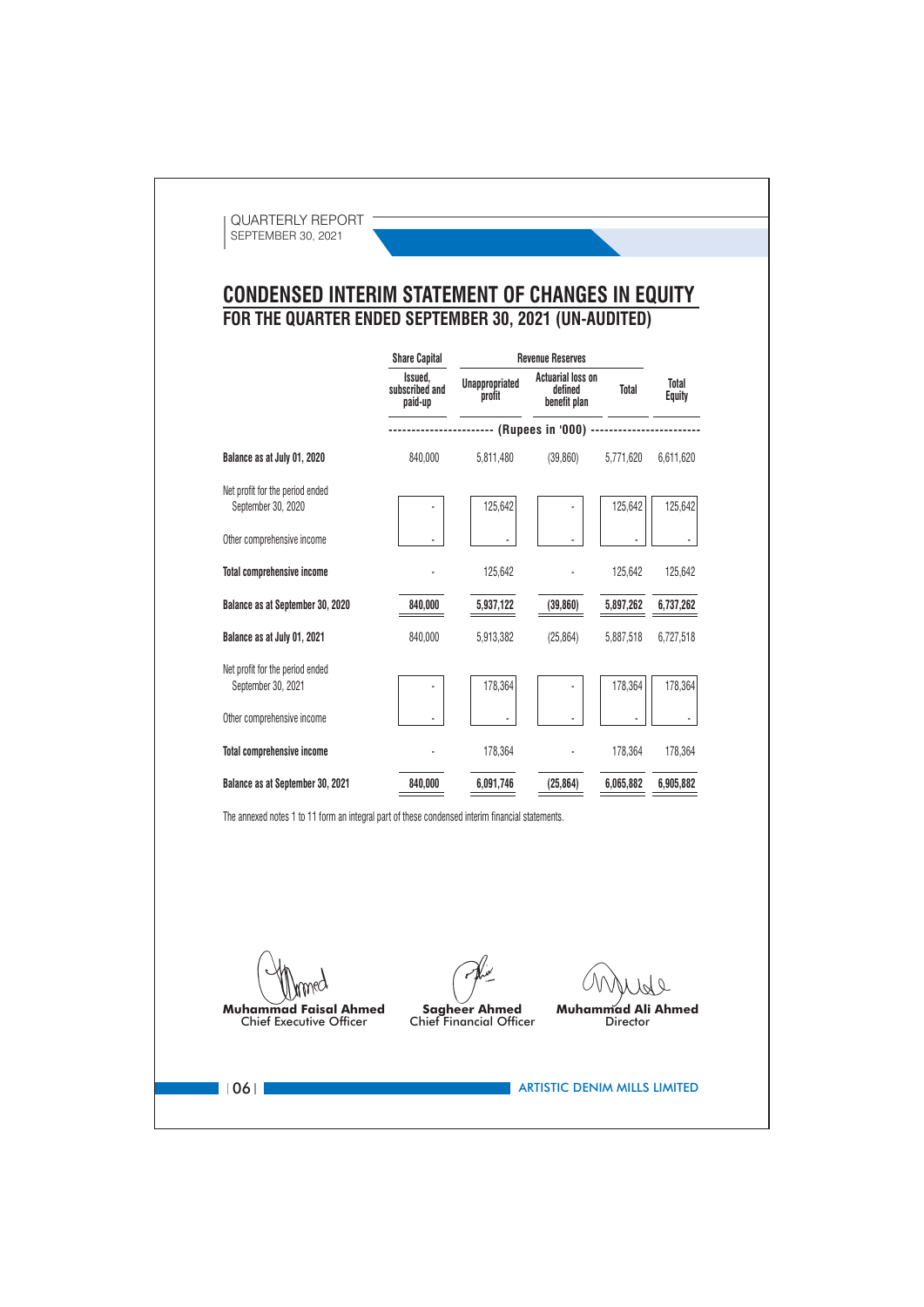| <b>CONDENSED INTERIM STATEMENT OF CASH FLOWS</b><br>FOR THE QUARTER ENDED SEPTEMBER 30, 2021 (UN-AUDITED)     |                                      |                                    |
|---------------------------------------------------------------------------------------------------------------|--------------------------------------|------------------------------------|
|                                                                                                               | September 30.<br>2021                | September 30,<br>2020              |
| <b>CASH FLOW FROM OPERATING ACTIVITIES</b>                                                                    | ----------(Rupees in '000)---------- |                                    |
| Profit before taxation<br>Adjustments for non cash charges and other items:<br>Depreciation / amortization    | 223,452<br>122,619                   | 153,541<br>118,395                 |
| Provision for gratuity<br>Finance costs<br>Unrealised loss on short-term investment                           | 13,833<br>70,543                     | 11,603<br>50,125                   |
| Dividend income<br>Gain on disposal of operating fixed assets                                                 | 12,755<br>(17)<br>(20)               | (21, 264)<br>(13)                  |
| Profit before working capital changes                                                                         | 219,713<br>443,165                   | 158,846<br>312,387                 |
| (Increase) / decrease in current assets<br>Stores and spares<br>Stock-in-trade                                | 56,028                               | 3,461<br>277,391                   |
| Trade debts<br>Loans and advances                                                                             | (184, 470)<br>(600, 479)<br>(63,086) | (976, 998)<br>5,799                |
| Trade deposits and prepayments<br>Other receivables<br>Sales tax refundable                                   | (6,684)<br>(7, 856)<br>(158, 600)    | (21, 426)<br>(7, 373)<br>9,964     |
| Increase in current liabilities                                                                               | (965.147)                            | (709, 182)                         |
| Trade and other payables<br>Cash generated from / (used in) operations                                        | 657,911<br>135,929                   | 365,285<br>(31, 510)               |
| Taxes paid - net<br>Gratuity paid                                                                             | (37, 151)<br>(1,312)                 | 52,539<br>(1, 170)                 |
| Finance costs paid<br>Net cash generated from / (used in) operating activities                                | (74, 901)<br>(113,364)<br>22,565     | (60, 186)<br>(8, 817)<br>(40, 327) |
| CASH FLOW FROM INVESTING ACTIVITIES                                                                           |                                      |                                    |
| Capital expenditure<br>Long-term loans<br>Short-term investment                                               | (651, 633)<br>(915)<br>(3)           | (259, 778)<br>(709)<br>(351, 615)  |
| Dividend received<br>Sale proceeds from disposal of operating fixed assets                                    | 17<br>63                             | 21,264<br>35                       |
| Net cash used in investing activities<br><b>CASH FLOW FROM FINANCING ACTIVITIES</b>                           | (652, 471)                           | (590.803)                          |
| Long-term financing repaid<br>Long-term financing acquired<br>Short-term borrowings (repaid) / acquired - net | (50, 615)<br>329,677<br>293,714      | 83,512<br>274,312                  |
| Net cash generated from financing activities                                                                  | 572,776                              | 357,824                            |
| NET DECREASE IN CASH AND CASH EQUIVALENTS                                                                     | (57, 130)                            | (273, 306)                         |
| CASH AND CASH EQUIVALENTS AT THE BEGINNING<br>OF THE PERIOD                                                   | 370,701                              | 884,428                            |
| CASH AND CASH EQUIVALENTS AT THE END OF THE PERIOD                                                            | 313,571                              | 611,122                            |
| The annexed notes 1 to 11 form an integral part of these condensed interim financial statements.              |                                      |                                    |
|                                                                                                               |                                      |                                    |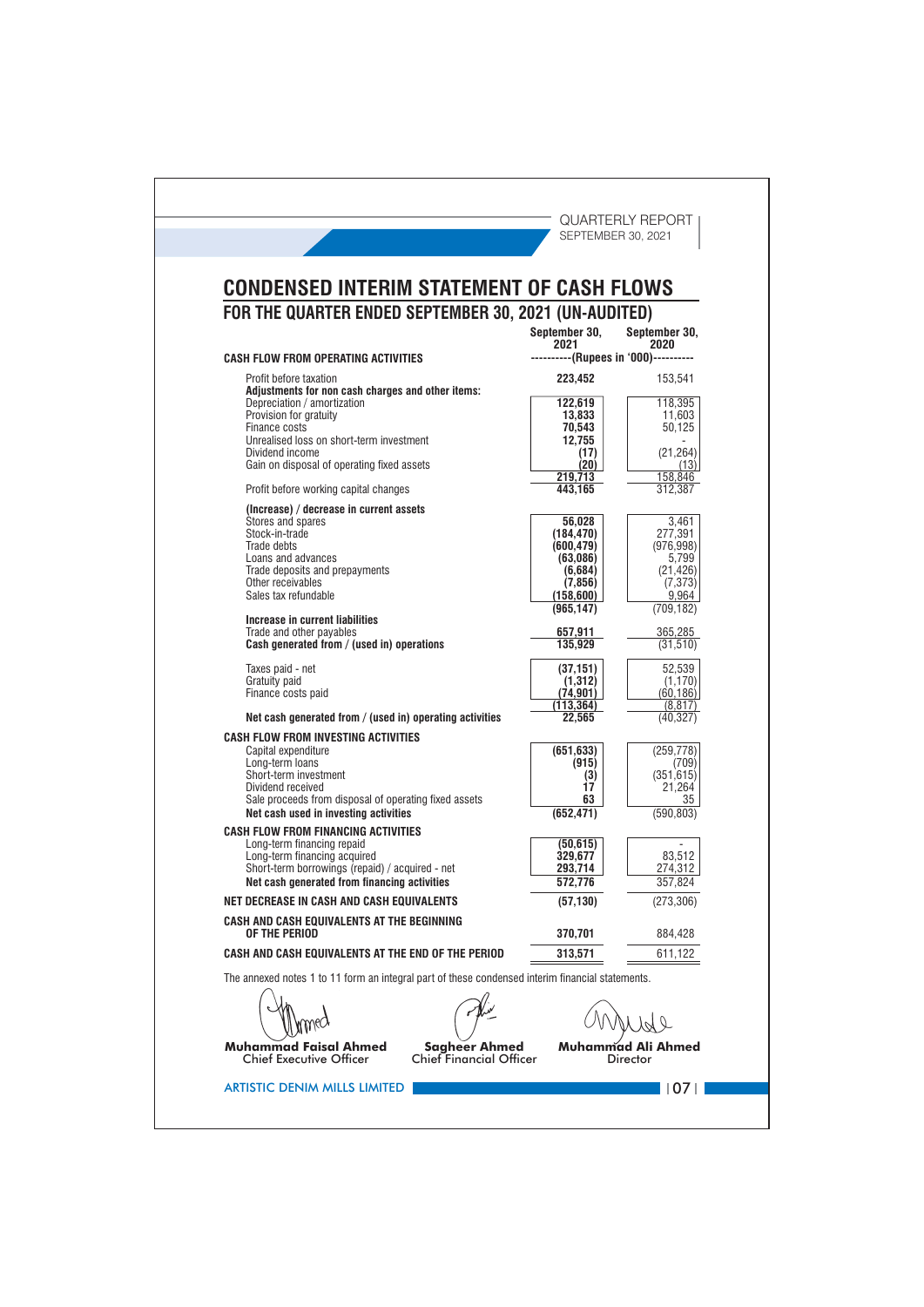### NOTES TO THE CONDENSED INTERIM FINANCIAL STATEMENTS FOR THE QUARTER ENDED SEPTEMBER 30, 2021 (UN-AUDITED)

### $\blacksquare$ THE COMPANY AND ITS OPERATIONS

Artistic Denim Mills Limited (the Company) was incorporated in Pakistan on May 18, 1992 under the Companies Ordinance, 1984 (Now Companies Act, 2017) and is currently listed on Pakistan Stock Exchange Limited. The principal activity of the Company is to manufacture and sell varn, rope dyed denim fabric, garments and value added textile products.

The registered office and factory premises of the Company is situated at Plot No. 5 - 9, 23 - 26, Sector 16, Korangi Industrial Area, Karachi.

#### $\overline{\mathbf{z}}$ **BASIS OF PREPARATION**

These condensed interim financial statements of the Company for the first quarter ended September 30, 2021 have been prepared in accordance with the accounting and reporting standards as applicable in Pakistan for interm financial reporting. The accounting and reporting standards as applicable in Pakistan for interim financial reporting comprise of:

- International Accounting Standard (IAS) 34, Interim Financial Reporting, issued by the International Accounting Standards Board (IASB) as notified under the Companies Act, 2017; and
- Provisions of and directives issued under the Companies Act, 2017.

Where the provisions of and directives issued under the Companies Act, 2017 differ with the requirements of IAS 34, the provisions of and directives issued under the Companies Act, 2017 have been followed.

These condensed interim financial statements are un-audited and are being submitted to the shareholders as required by the listing regulation of Pakistan Stock Exchange Limited and Section 237 of the Companies Act. 2017. These condensed interim financial statements do not include all the information and disclosures as required in the annual financial statements, and should be read in conjunction with the Company's annual financial statements for the year ended June 30, 2021.

### $\overline{a}$ **SIGNIFICANT ACCOUNTING POLICIES**

The accounting policies and the methods of computation adopted for the preparation of these condensed interim financial statements are the same as those applied in the preparation of the audited annual financial statements of the Company for the year ended June 30, 2021.

 $|108|$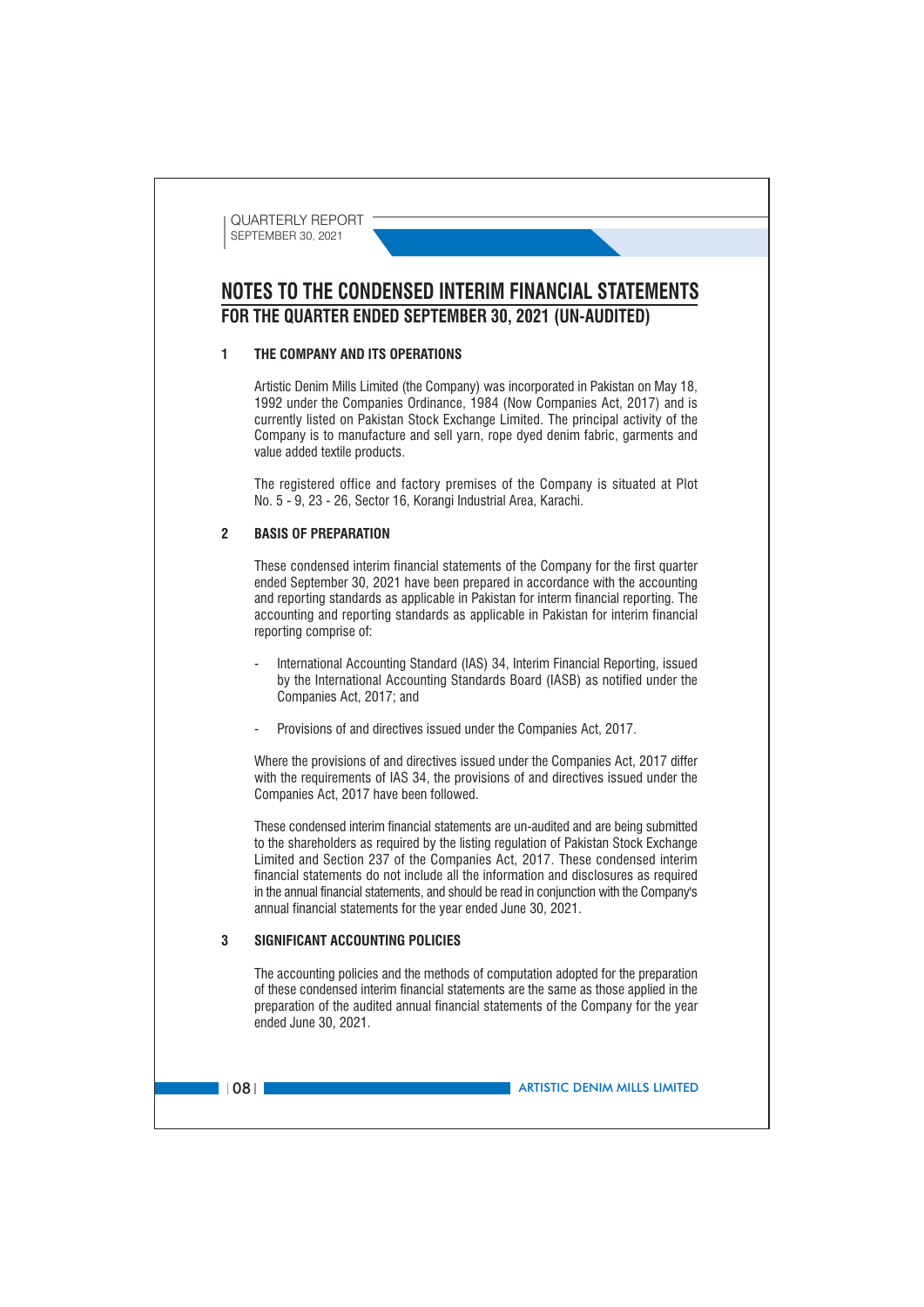### SIGNIFICANT ACCOUNTING JUDGEMENTS, ESTIMATES  $\overline{\mathbf{4}}$

The preparation of these condensed interim financial statements in conformity with the approved accounting standards as applicable in Pakistan for interim reporting requires the management to make estimates, assumptions and use judgements that affect the application of policies and reported amounts of assets and liabilities, and income and expenses. Estimates, assumptions and judgements are continually evaluated and are based on historical experience and other factors, including reasonable expectations of future events. Revisions to accounting estimates are recognised prospectively commencing from the period of revision.

Judgements and estimates made by the management in the preparation of these condensed interim financial statements are the same as those that were applied to the annual audited financial statements of the Company for the year ended June 30, 2021.

|     |                                                                                 |       | September 30,<br>2021                | <b>June 30,</b><br>2021 |
|-----|---------------------------------------------------------------------------------|-------|--------------------------------------|-------------------------|
|     |                                                                                 | Note  | ----------(Rupees in '000)---------- |                         |
|     | PROPERTY, PLANT AND EQUIPMENT                                                   |       | (Un-audited)                         | (Audited)               |
|     | Operating fixed assets                                                          | 5.1   | 5,570,850                            | 5,577,115               |
|     | Capital work-in-progress                                                        | 5.2   | 2,704,412                            | 2,168,764               |
|     |                                                                                 |       | 8,275,262                            | 7,745,879               |
| 5.1 | The additions and disposals in property,<br>plant and equipment are as follows: |       |                                      |                         |
|     | Opening net written down value                                                  |       | 5,577,115                            | 5,452,914               |
|     | Additions during the period / year                                              | 5.1.1 | 115,984                              | 634,381                 |
|     | Disposals, at their written down values                                         |       |                                      |                         |
|     | during the period / year<br>Depreciation / amortization charge                  |       | (43)                                 | (5, 405)                |
|     | during the period / year                                                        |       | (122, 206)                           | (504, 775)              |
|     |                                                                                 |       | (122, 249)                           | (510, 180)              |
|     |                                                                                 |       | 5,570,850                            | 5,577,115               |
|     | 5.1.1 The following additions were made<br>during the period / year             |       |                                      |                         |
|     | Building on leasehold land                                                      |       | 15,474                               | 38,624                  |
|     | Plant & machinery                                                               |       | 84,198                               | 540,564                 |
|     | Factory equipment                                                               |       | 16,312                               | 40,954                  |
|     | Furniture & fixtures                                                            |       |                                      | 7,690                   |
|     | Office equipment, including computers                                           |       |                                      | 5,216                   |
|     | Vehicles                                                                        |       |                                      | 1,333                   |
|     |                                                                                 |       | 115,984                              | 634,381                 |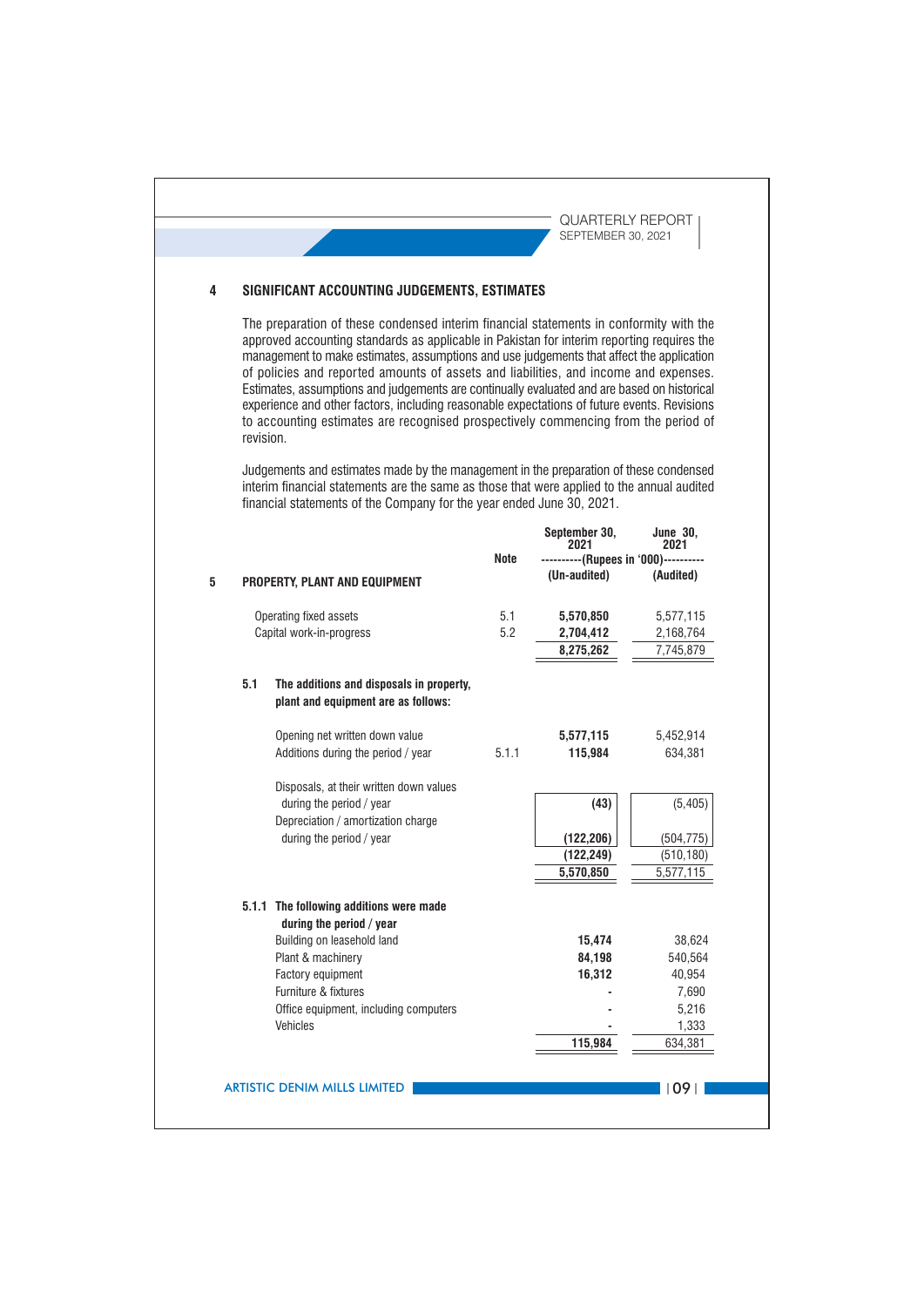

- manner in which the business is being managed and seeking certain declaration and restraining order in this regard. The Company believes that there is no merit in the aforesaid proceedings and based on the view of the legal advisor there appears to be no liability expected on the Company on account of the above proceedings.
- $7.2$ On July 25, 2019, SECP had issued a show cause notice under section 256 of the companies Act, 2017 and also a notice of hearing dated 19.9.2019 due to the complaints and insistence of certain minority shareholders on misplaced allegations pertaining to the manner in which the bussiness of the company is being managed and seeking certain declearation. However, before the hearing of the show cause notice or an inspection or investigation was ordered / initiated, the company filed suit no. 1506 of 2019 before the Honourble High Court of Sindh which, vide its order dated 25.09.2019 was pleased to restrained SECP from further proceedings in pursuance to the aforementioned notices. The Honourable High Court further directed SECP to maintain status quo. The company believes that there is no merit in the aforesaid proceedings and based on the view of the legal advisor there appears to be no liablity expected on the company on account of the above litigation.

 $\blacksquare$  | 10 |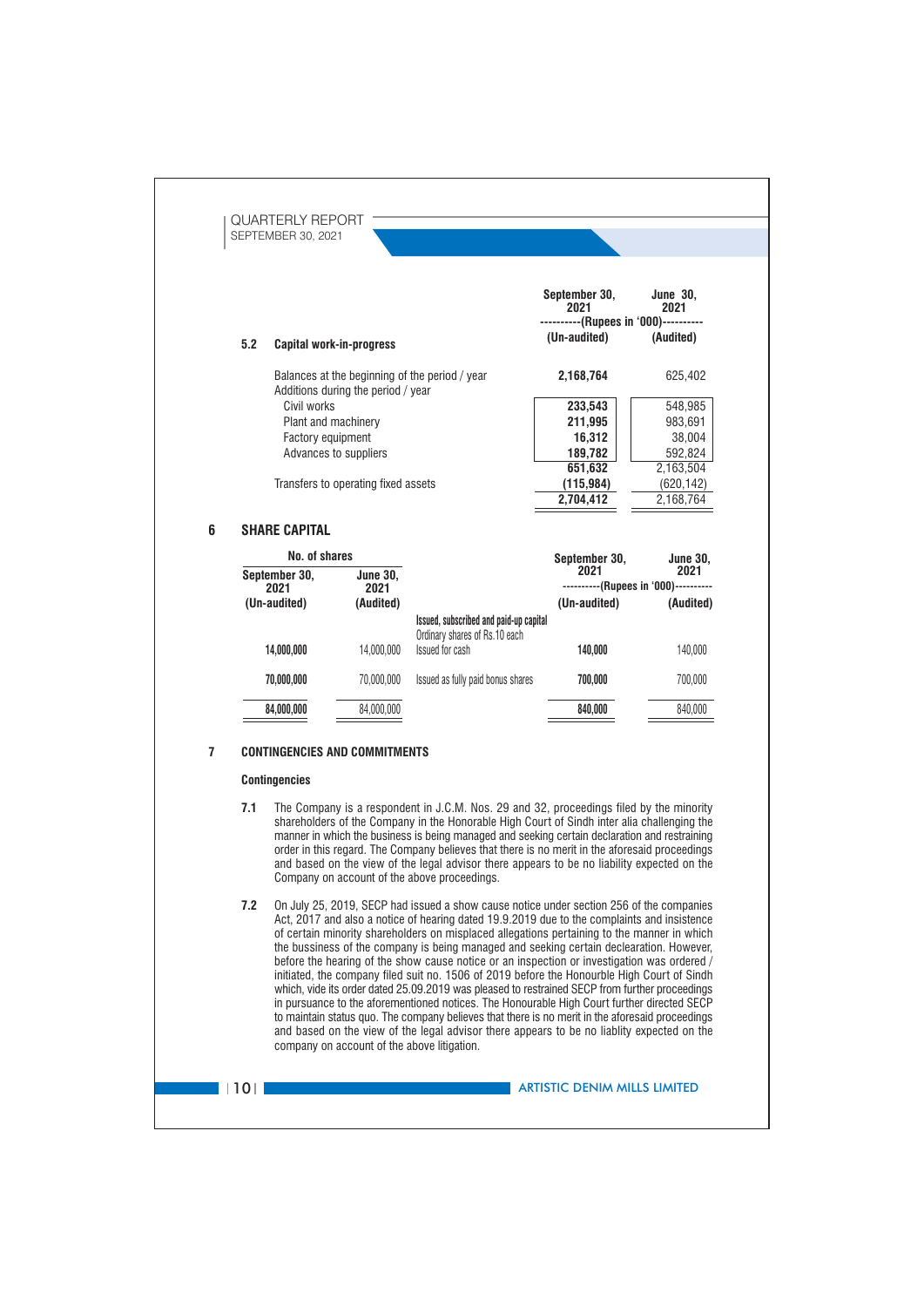|   |     |                                                              |                                                                                                                                                                                                                                                                                              | September 30,<br>2021 | <b>June 30,</b><br>2021<br>----------(Rupees in '000)---------- |
|---|-----|--------------------------------------------------------------|----------------------------------------------------------------------------------------------------------------------------------------------------------------------------------------------------------------------------------------------------------------------------------------------|-----------------------|-----------------------------------------------------------------|
|   |     |                                                              |                                                                                                                                                                                                                                                                                              | (Un-audited)          | (Audited)                                                       |
|   | 7.3 |                                                              | Outstanding counter quarantees - conventional banks                                                                                                                                                                                                                                          | 335,823               | 295,152                                                         |
|   | 7.4 |                                                              | Foreign bills discounted - conventional banks                                                                                                                                                                                                                                                |                       | 258,064                                                         |
|   |     | <b>Commitments</b>                                           |                                                                                                                                                                                                                                                                                              |                       |                                                                 |
|   | 7.5 |                                                              | Commitments in respect of plant & machinery and building on leasehold land at the end of the<br>period amounted to Rs. 518.725 million (June 30, 2021: Rs. 698.851 million).                                                                                                                 |                       |                                                                 |
|   | 7.6 | 30, 2021: Rs. 2,810.855 million).                            | Outstanding letters of credit at the end of the period amounted to Rs. 1,852.679 million (June                                                                                                                                                                                               |                       |                                                                 |
|   | 7.7 |                                                              | Post dated cheques issued in favour of Custom Authorities aggregating to Rs. 338.913 million<br>(June 30, 2021: Rs. 406.330 million), against various statutory notifications.                                                                                                               |                       |                                                                 |
|   |     |                                                              |                                                                                                                                                                                                                                                                                              |                       |                                                                 |
| 8 | 7.8 | Rs. 2,584.648 million).<br>TRANSACTIONS WITH RELATED PARTIES | Outstanding foreign currency forward contracts of Rs. 1,646.515 million (June 30, 2021:<br>The related parties of the Company comprise associated companies, directors of the Company and<br>key management personnel. The Company in the normal course of business carries out transactions |                       |                                                                 |
|   |     |                                                              | with various related parties. Details of transactions with related parties, are given below:                                                                                                                                                                                                 | September 30,         | September 30,                                                   |
|   |     |                                                              |                                                                                                                                                                                                                                                                                              | 2021                  | 2020<br>----------(Rupees in '000)----------                    |
|   |     | Relationship                                                 | <b>Nature of transactions</b>                                                                                                                                                                                                                                                                | (Un-audited)          | (Un-audited)                                                    |
|   |     | Key management<br>personnel                                  | Managerial remuneration<br>and others                                                                                                                                                                                                                                                        | 4,812                 | 2.808                                                           |
|   |     | Common directorship<br>Common directorship                   | Sales<br>Purchases                                                                                                                                                                                                                                                                           | 227,599<br>22.255     | 24,024<br>5,238                                                 |
|   |     | Common directorship<br>Common directorship                   | Services received<br>Services rendered                                                                                                                                                                                                                                                       | 12,626<br>2,388       | 16,624                                                          |
|   |     | Spouse of a director                                         | <b>Sales</b>                                                                                                                                                                                                                                                                                 |                       | 124,804                                                         |
|   |     | Spouse of a director                                         | Reimbursement of<br>expenses                                                                                                                                                                                                                                                                 | 257,982<br>63,255     |                                                                 |
|   |     |                                                              |                                                                                                                                                                                                                                                                                              |                       | 30,013                                                          |
|   |     | Daughter of a director<br>Daughter of a director             | Sales<br>Reimbursement of<br>expenses                                                                                                                                                                                                                                                        | 1,340,964<br>1,393    | 3,804<br>1,441                                                  |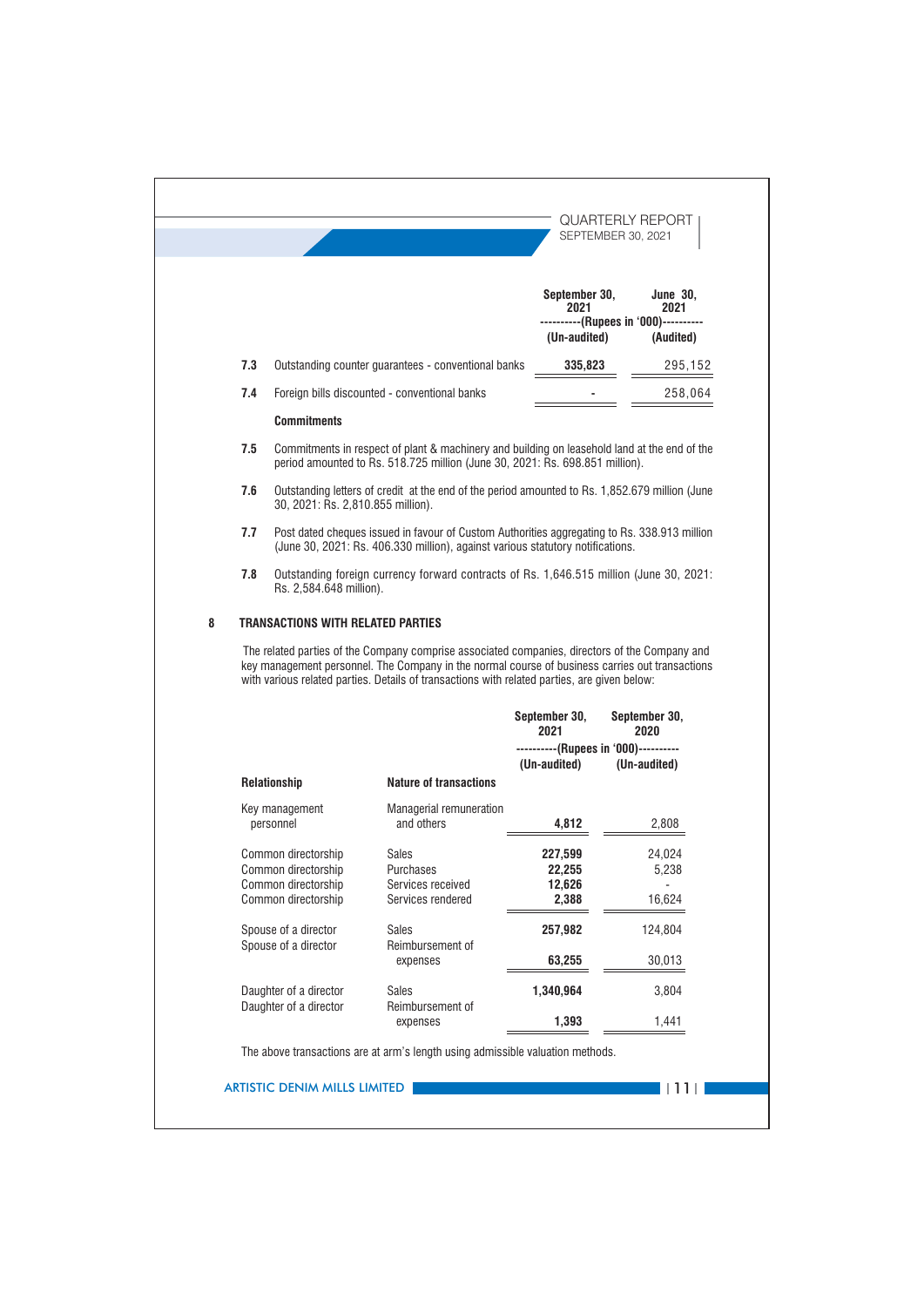### FINANCIAL RISK MANAGEMENT AND FAIR VALUE DISCLOSURES  $\mathbf{q}$

These condensed interim financial statements do not include all financial risk management information and disclosures which are required in the annual financial statements and should be read in conjunction with the Company's annual financial statements for the year ended June 30, 2021. There have been no change in any risk management policies since the year end.

The carrying value of all financial and non-financial assets and liabilities measured at other than amortised cost in these condensed interim financial statements approximate their fair values.

#### $10$ DATE OF AUTHORISATION FOR ISSUE

These condensed interim financial statements have been authorised for issue on October 27, 2021 by the Board of Directors of the Company.

#### $11$ **GENERAL**

 $1121$ 

- 11.1 Corresponding figures have been reclassified, wherever necessary for the purpose of compliance, comparison and better presentation.
- 11.2 Figures have been rounded-off to the nearest thousand rupees.

**Chief Executive Officer** 

**Muhammad Faisal Ahmed** 

**Sagheer Ahmed** Chief Financial Officer

**Muhammad Ali Ahmed** Director